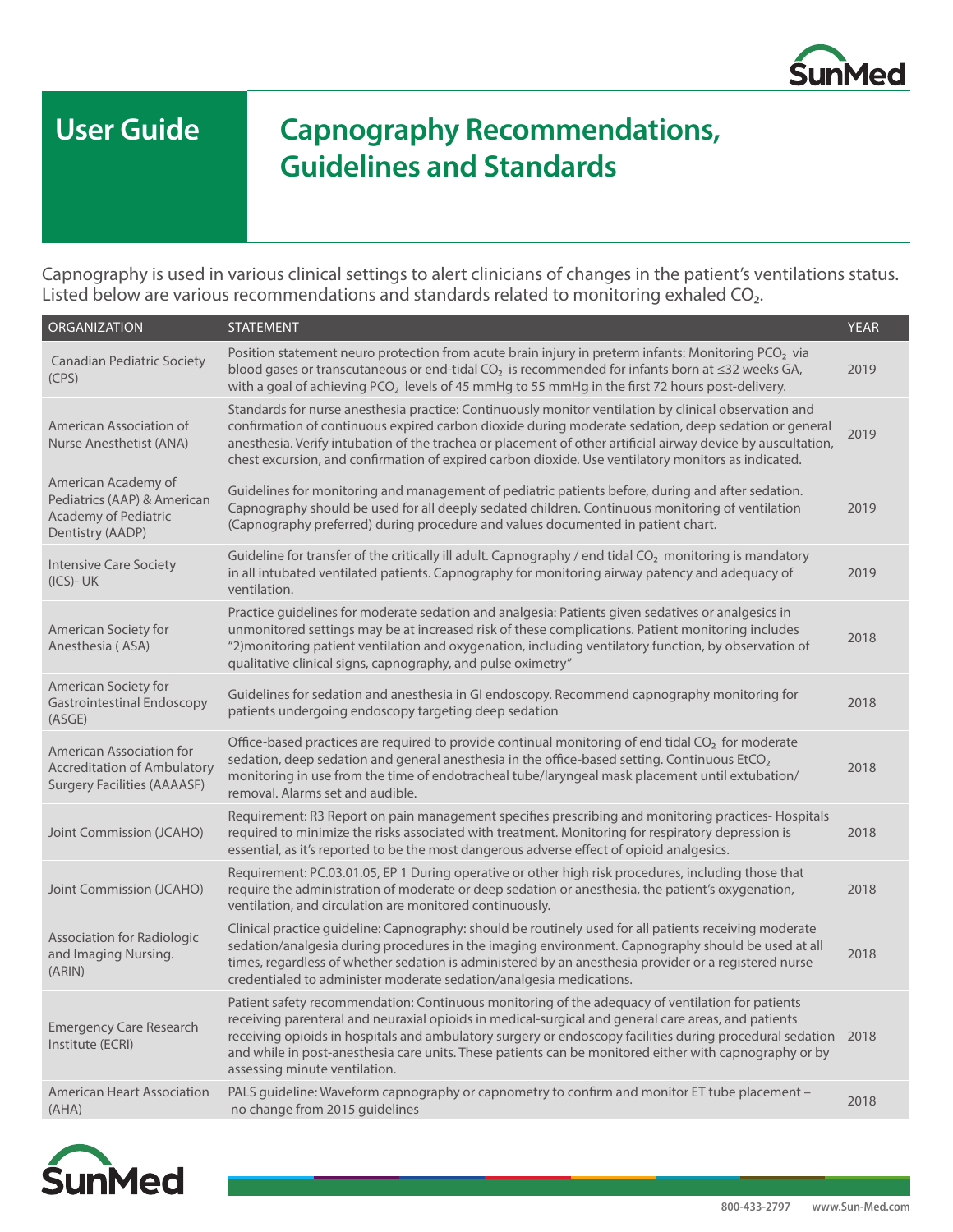

# **User Guide**

# **Capnography Recommendations, Guidelines and Standards**

| <b>ORGANIZATION</b>                                                            | <b>STATEMENT</b>                                                                                                                                                                                                                                                                                                                                                                                                                                               | <b>YEAR</b> |
|--------------------------------------------------------------------------------|----------------------------------------------------------------------------------------------------------------------------------------------------------------------------------------------------------------------------------------------------------------------------------------------------------------------------------------------------------------------------------------------------------------------------------------------------------------|-------------|
| <b>American Heart Association</b><br>(AHA)                                     | ACLS guideline: Waveform capnography or capnometry to confirm and monitor ET tube placement.<br>If $PetCO2 < 10$ mm Hg attempt to improve CPR quality. - no change for 2015 guidelines                                                                                                                                                                                                                                                                         | 2018        |
| European Board of<br>Anesthesiology (EBA)                                      | Safety recommendations for minimal monitoring during anaesthesia and recovery. Capnography is an<br>essential part of routine monitoring during anaesthesia. During recovery and transport, if patient has an<br>artificial airway continuous capnography should be used.                                                                                                                                                                                      | 2018        |
| Canadian Anesthesia Society<br>(CAS)                                           | Guideline to the practice of anesthesia; Use capnography is mandatory for monitoring all patients<br>receiving anesthesia or intravenous sedation. Monitors must be in continuous use throughout the<br>administration of all anesthetics.                                                                                                                                                                                                                     | 2018        |
| European Society of<br>Anesthesiology (ESA) & EBA                              | Guidelines for procedural sedation and analgesia in adults. Use continuous capnography to monitor all<br>patients undergoing moderate or deep sedation.                                                                                                                                                                                                                                                                                                        | 2017        |
| <b>Australian and New Zealand</b><br><b>College of Anesthetists</b><br>(ANZCA) | Guideline on monitoring during anaesthesia. Ventilation must be monitored continuously, monitoring of<br>inhaled and exhaled CO <sub>2</sub> .                                                                                                                                                                                                                                                                                                                 | 2017        |
| <b>Hospital Quality Institute</b><br>(HQI)                                     | Safety recommendation: Monitor patients at high risk for respiratory depression, who may be on PCA<br>(with or without a basal dose), PCEA, epidural or fentanyl patch.                                                                                                                                                                                                                                                                                        | 2017        |
| Australian and New Zealand<br>Committee on Resuscitation<br>(ANZCOR)           | ARC guideline principles of in-hospital resuscitation. Quantitative capnography must be used routinely<br>to confirm artificial airway placement and continued during CPR to assess the quality of CPR,<br>(ANZCOR Guideline 11.6).                                                                                                                                                                                                                            | 2017        |
| New York State Department<br>of Health (NYS DOH)                               | Regulation: Office-based surgery practices are required to provide continuous EtCO <sub>2</sub> monitoring for<br>patients receiving moderate sedation, deep sedation, and general anesthesia                                                                                                                                                                                                                                                                  | 2017        |
| Physician-Patient Alliance<br>for Health & Safety (PPAHS)                      | Position statement: Recommends the inclusion of capnography monitors alongside other monitoring<br>methodologies for patients receiving opioids.                                                                                                                                                                                                                                                                                                               | 2017        |
| American College of<br><b>Emergency Physicians</b><br>(ACEP)                   | Policy statement: Monitor end tidal carbon dioxide to evaluate and confirm<br>endotracheal tube placement.                                                                                                                                                                                                                                                                                                                                                     | 2016        |
| <b>Tactical Combat Casualty</b><br>Care (TCCC)                                 | TCCC Guidelines: Capnography should also be used in the TACEVAC phase of care                                                                                                                                                                                                                                                                                                                                                                                  | 2017        |
| <b>Scandinavian Society</b><br>of Anesthesiology and<br>Intensive Care (SSAI)  | Clinical practice guideline on pre-hospital airway management.                                                                                                                                                                                                                                                                                                                                                                                                 | 2016        |
| All India Difficult Airway<br><b>Association (AIDAA)</b>                       | Guideline for management of unanticipated difficult tracheal intubation in adults: Capnography a gold<br>standard for confirming proper placement of ET tube.                                                                                                                                                                                                                                                                                                  | 2016        |
| American Pain Society (APS)                                                    | Guidelines on the management of postoperative pain: Appropriate monitoring of respiratory status<br>in patients who receive systemic opioids for postoperative analgesia. Capnography might be more<br>sensitive than pulse oximetry in identifying respiratory depression.                                                                                                                                                                                    | 2016        |
| American Society for<br>Anesthesia (ASA)                                       | Practice Guidelines for the prevention, detection, and management of respiratory depression associated<br>with neuraxial opioid administration: Detection of respiratory depression through monitoring for<br>adequacy of ventilation, oxygenation, and level of consciousness. Respiratory depression monitoring<br>includes (1) consideration of techniques to detect respiratory depression and (2) perioperative<br>monitoring for respiratory depression. | 2016        |
| Association for Radiologic<br>and Imaging Nursing.<br>(ARIN)                   | Position statement: Capnography. Endorses the routine use of capnography for all patients who receive<br>moderate sedation/analgesia during procedures in the imaging environment. Capnography should be<br>used at all times, when moderate sedation/analgesia medications are administered.                                                                                                                                                                  | 2016        |
|                                                                                |                                                                                                                                                                                                                                                                                                                                                                                                                                                                |             |

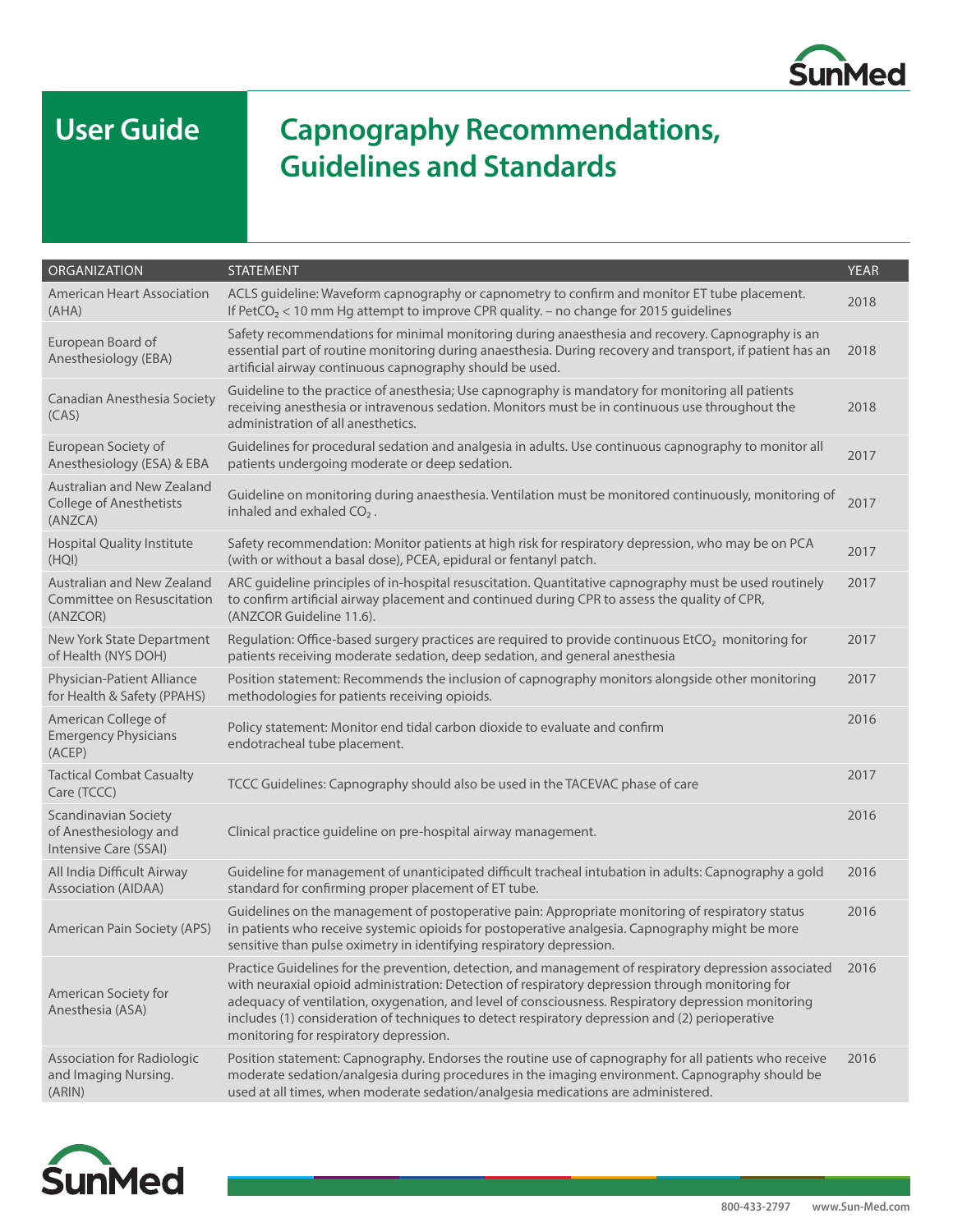

# **User Guide**

# **Capnography Recommendations, Guidelines and Standards**

| <b>ORGANIZATION</b>                                                             | <b>STATEMENT</b>                                                                                                                                                                                                                                                                                                   | <b>YEAR</b> |
|---------------------------------------------------------------------------------|--------------------------------------------------------------------------------------------------------------------------------------------------------------------------------------------------------------------------------------------------------------------------------------------------------------------|-------------|
|                                                                                 |                                                                                                                                                                                                                                                                                                                    |             |
| <b>United Kingdom National</b><br><b>Multidisciplinary Guidelines</b>           | Anaesthesia for head and neck surgery guideline: Patients admitted to post-operative care units with<br>tracheal tubes should be monitored with continuous Capnography.                                                                                                                                            | 2016        |
| Society of Gastroenterology<br>Nurses and Associates<br>(SGNA)                  | Sedation guidelines and policies: Capnography monitoring may reduce risks during moderate<br>and deep sedation.                                                                                                                                                                                                    | 2016        |
| <b>American Dental Association</b><br>(ADA)                                     | Guideline for the use of sedation and general anesthesia by dentists: Capnography is recommended for<br>all moderate sedation and no intubated deep sedation.                                                                                                                                                      | 2016        |
| <b>Intensive Care Society</b><br>$(ICS)-UK$                                     | Capnography should be continuously monitored in all patients with an artificial airway                                                                                                                                                                                                                             | 2016        |
| <b>Association of Operation</b><br><b>Registered Nurses (ARON)</b>              | Guideline for care of the patient receiving moderate sedation / analgesia: Use capnography to evaluate<br>ventilation during moderate sedation analgesia procedures"                                                                                                                                               | 2015        |
| <b>Association of Anesthetists</b><br>of Great Britain and Ireland<br>(AAGBI)   | Recommendations for standards of monitoring during anaesthesia and recovery: Continuous<br>capnography monitoring for patients with artificial airways and those who are deeply sedated.<br>Capnography monitoring throughout the whole period of anaesthesia from induction to full<br>recovery of consciousness. | 2015        |
| Canadian Society of<br><b>Gastroenterology Nurses</b><br>and Associates (CSGNA) | Position statement for procedural sedation: Documentation should include responses to sedation,<br>tolerance of procedure, and the monitoring of blood pressure, pulse, ECG monitoring, respirations,<br>oxygen saturation via pulse oximetry, and capnography (gold standard).                                    | 2015        |
| College of Physicians of<br>Quebec                                              | Position statement. Monitoring carbon dioxide allows for: · The early identification of complications<br>like excessive sedation, hypoventilation, and apnea · Better control of the sedation level based on the<br>implemented diagnostic and therapeutic intervention                                            | 2015        |
| European Society of<br>Anesthesiology (ESA)                                     | Resuscitation Guideline: Capnography is mandatory for tube verification and monitoring ventilation.<br>Updated 2017.                                                                                                                                                                                               | 2015        |
| <b>Emergency Nurses</b><br><b>Association (ENA)</b>                             | Clinical practice guideline. Capnography in patients receiving procedural sedation/analgesia in the<br>emergency department for earlier detection of adverse events such as hypoventilation and apnea.                                                                                                             | 2015        |
| American College of<br><b>Emergency Physicians</b><br>(ACEP)                    | Clinical policy. Procedural sedation and analgesia in the ED. Deep sedation monitoring should<br>emphasize the potential for reduction in ventilation and cardiovascular complications he routine<br>use of capnography monitoring during all procedural sedation and analgesia has been recommended               | 2014        |
| <b>British Thoracic Society (BTS)</b>                                           | Guideline for respiratory management of children with neuromuscular weakness.<br>Capnography should be used to check NIV effectively.                                                                                                                                                                              | 2013        |
| American Society of Pain<br><b>Management Nursing</b><br>(ASPMN)                | Guideline for monitoring for opioid-induced sedation and respiratory depression. The use of<br>capnography in the postoperative period can be a useful indicator for respiratory depression<br>in high-risk patients.                                                                                              | 2011        |
| Australian and New Zealand<br><b>College of Anesthetists</b><br>(ANZCA)         | Guidelines on Sedation and/or Analgesia for Diagnostic and Interventional Medical, Dental or Surgical<br>Procedures: According to the clinical status of the patient, other monitors such as ECG or capnography<br>may be required.                                                                                | 2014        |
| Society of Interventional<br>Radiology (SIR)                                    | Position Statement on moderate sedation standards-capnography: In cases of moderate sedation,<br>monitoring CO <sub>2</sub> capnography should be considered.                                                                                                                                                      | 2013        |
| American Association of Oral<br>and Maxillofacial Surgeons<br>(AAOMS)           | Clinical Practice Guidelines for oral and maxillofacial surgery. Continuous monitoring of ventilation.<br>To evaluate ventilation adequacy during moderate or deep sedation and general anesthesia by<br>continually observing qualitative clinical signs and monitoring for EtCO <sub>2</sub> .                   | 2012        |
|                                                                                 |                                                                                                                                                                                                                                                                                                                    |             |